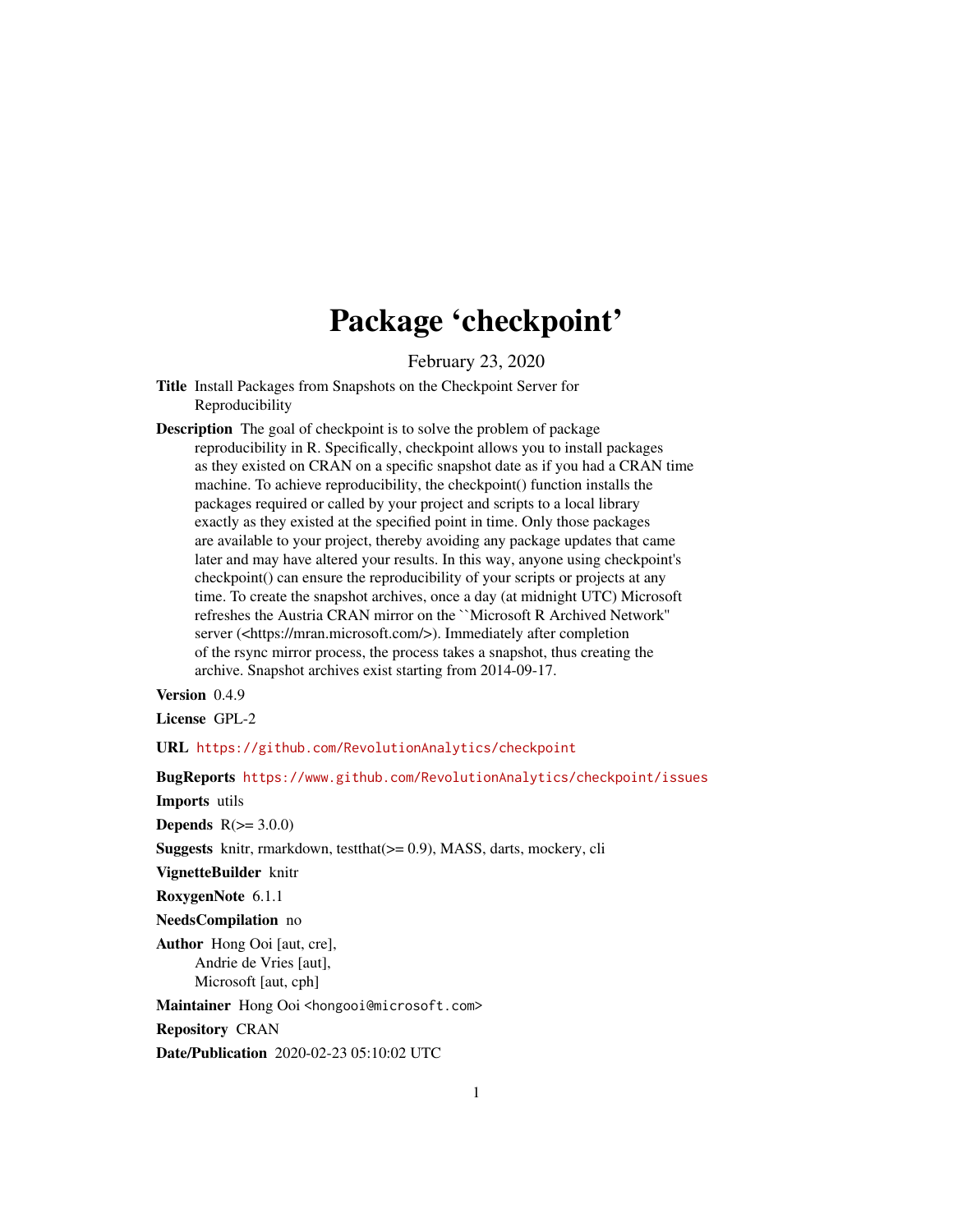# <span id="page-1-0"></span>R topics documented:

| Index |  |
|-------|--|
|       |  |
|       |  |
|       |  |
|       |  |
|       |  |
|       |  |
|       |  |
|       |  |
|       |  |
|       |  |

checkpoint-package *Install packages from snapshots on the checkpoint server for reproducibility*

## Description

The goal of checkpoint is to solve the problem of package reproducibility in R. Specifically, checkpoint allows you to install packages as they existed on CRAN on a specific snapshot date as if you had a CRAN time machine.

#### Details

To achieve reproducibility, the [checkpoint\(\)](#page-2-1) function installs the packages required or called by your project and scripts to a local library exactly as they existed at the specified point in time. Only those packages are available tot your project, thereby avoiding any package updates that came later and may have altered your results. In this way, anyone using the checkpoint [checkpoint\(\)](#page-2-1) function can ensure the reproducibility of your scripts or projects at any time.

To create the snapshot archives, once a day (at midnight UTC) we refresh the Austria CRAN mirror, on the checkpoint server (https://mran.microsoft.com/). Immediately after completion of the 'rsync" mirror process, we take a snapshot, thus creating the archive. Snapshot archives exist starting from 2014-09-17.

checkpoint exposes functions for:

- Creating and using snapshots:
	- [checkpoint\(\)](#page-2-1): Configures R session to use packages as they existed on CRAN at time of snapshot.
	- [setSnapshot\(\)](#page-10-1): Set default CRAN repository to MRAN snapshot date.
	- [getValidSnapshots\(\)](#page-8-1): Read list of available snapshot dates from MRAN.
- Managing local archives:
	- [checkpointArchives\(\)](#page-5-1): List checkpoint archives on disk.
	- [checkpointRemove\(\)](#page-6-1): Remove checkpoint archive from disk.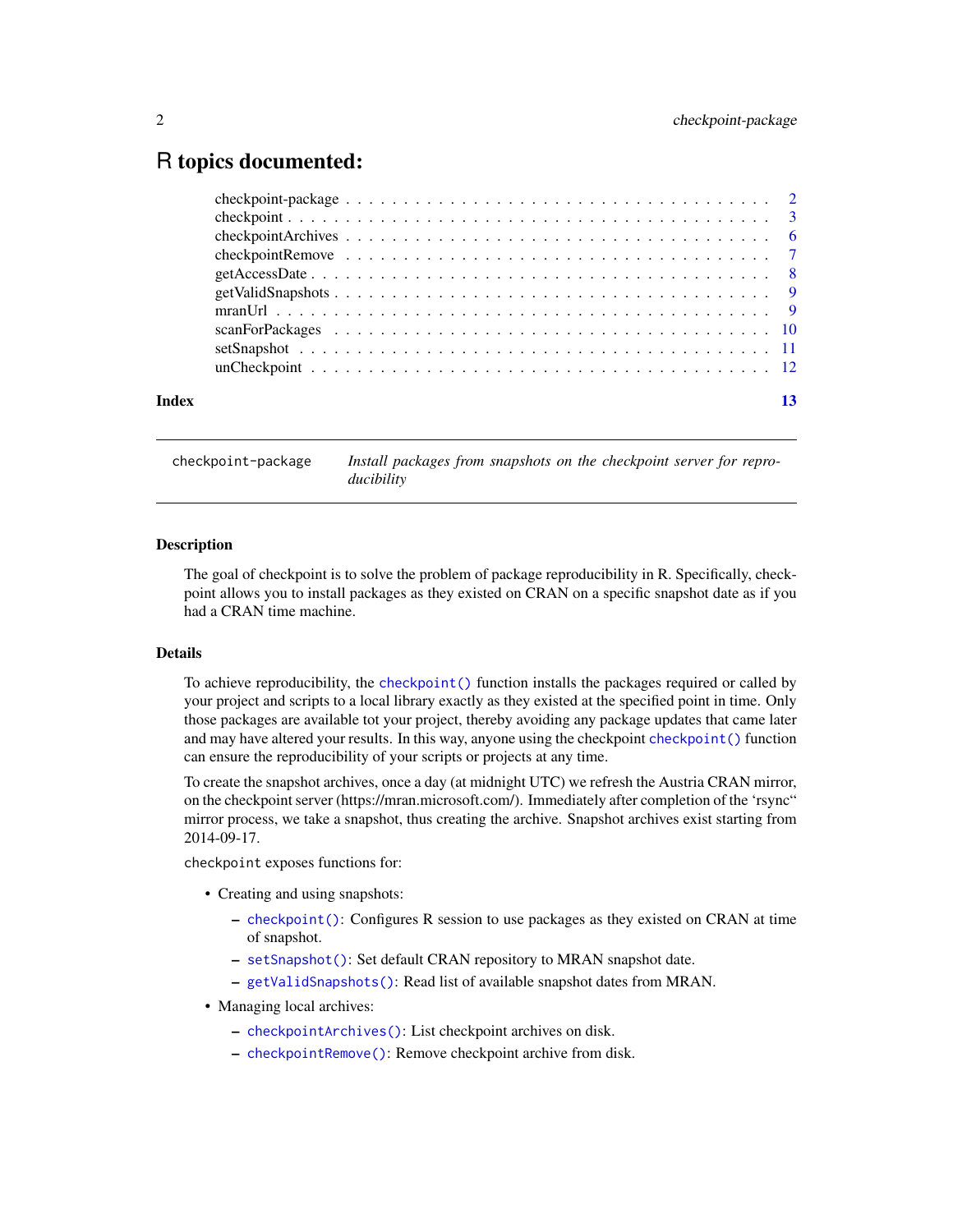# <span id="page-2-0"></span>checkpoint 3

– [getAccessDate\(\)](#page-7-1): Returns the date the snapshot was last accessed.

• Other:

– [unCheckpoint\(\)](#page-11-1): (Experimental) Reset the .libPath to the user library

<span id="page-2-1"></span>

| checkpoint | Configures R session to use packages as they existed on CRAN at time<br>of snapshot. |
|------------|--------------------------------------------------------------------------------------|
|------------|--------------------------------------------------------------------------------------|

# Description

Together, the checkpoint package and the checkpoint server act as a CRAN time machine. The checkpoint() function installs the packages referenced in the specified project to a local library exactly as they existed at the specified point in time. Only those packages are available to your session, thereby avoiding any package updates that came later and may have altered your results. In this way, anyone using the checkpoint checkpoint () function can ensure the reproducibility of your scripts or projects at any time.

# Usage

```
checkpoint(snapshotDate, project = getwd(), R.version,
  scanForPackages = TRUE, checkpointLocation = "~/", verbose = TRUE,
  use.knitr, auto.install.knitr = TRUE, scan.rnw.with.knitr = FALSE,
  forceInstall = FALSE, forceProject = FALSE, use.lock = TRUE)
```
# Arguments

| snapshotDate       | Date of snapshot to use in YYYY-MM-DD format, e.g. "2014-09-17". Specify a<br>date on or after "2014-09-17". MRAN takes one snapshot per day. To list all<br>valid snapshot dates on MRAN use getValidSnapshots()                                                                                                                                                                                                    |
|--------------------|----------------------------------------------------------------------------------------------------------------------------------------------------------------------------------------------------------------------------------------------------------------------------------------------------------------------------------------------------------------------------------------------------------------------|
| project            | A project path. This is the path to the root of the project that references the<br>packages to be installed from the MRAN snapshot for the date specified for<br>snapshotDate. Defaults to current working directory using getwd().                                                                                                                                                                                  |
| R. version         | Optional character string, e.g. "3.1.2". If specified, compares the current<br>R version to the specified R version. If these differ, stops processing with an<br>error, making no changes to the system. Specifically, if the check fails, the li-<br>brary path is NOT modified. This argument allows the original script author to<br>specify a specific version of R to obtain the desired results.              |
| scanForPackages    |                                                                                                                                                                                                                                                                                                                                                                                                                      |
|                    | If TRUE, scans for packages in project folder (see details). If FALSE, skips the<br>scanning process. A use case for scanForPackages = FALSE is to skip the scan-<br>ning and installation process, e.g. in production environments with a large num-<br>ber of R scripts in the project. Only set scanForPackages = FALSE if you are<br>certain that all package dependencies are already in the checkpoint folder. |
| checkpointLocation |                                                                                                                                                                                                                                                                                                                                                                                                                      |
|                    | File path where the checkpoint library is stored. Default is " $\sim$ /", i.e. the user's<br>home directory. A use case for changing this is to create a checkpoint library on<br>a portable drive (e.g. USB drive).                                                                                                                                                                                                 |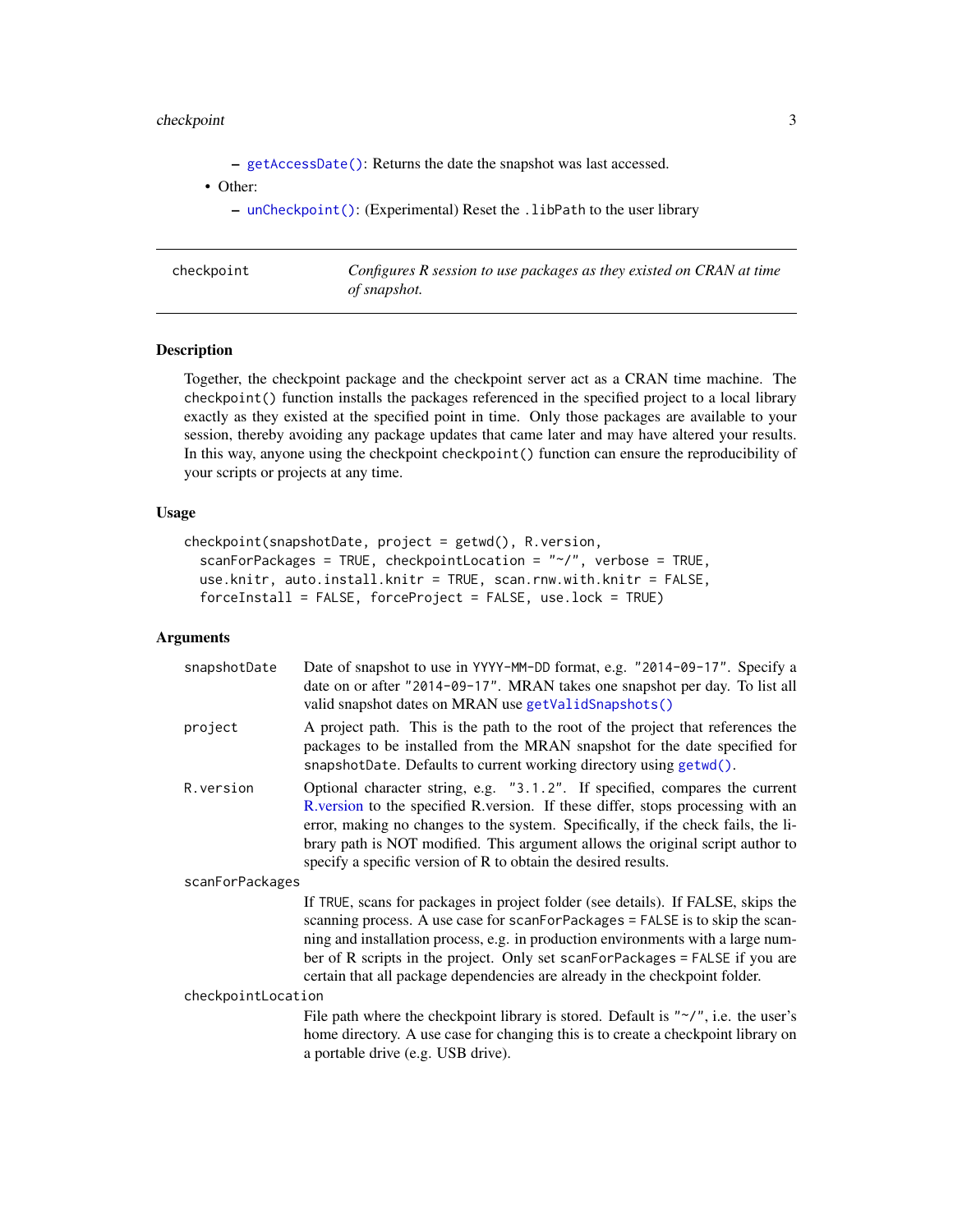<span id="page-3-0"></span>

| verbose             | If TRUE, displays progress messages.                                                                                                                                                                                                                                                                                                                                                                                                                                                                                                                |
|---------------------|-----------------------------------------------------------------------------------------------------------------------------------------------------------------------------------------------------------------------------------------------------------------------------------------------------------------------------------------------------------------------------------------------------------------------------------------------------------------------------------------------------------------------------------------------------|
| use.knitr           | If TRUE, parses all Rmarkdown files using the knitr package.                                                                                                                                                                                                                                                                                                                                                                                                                                                                                        |
| auto.install.knitr  |                                                                                                                                                                                                                                                                                                                                                                                                                                                                                                                                                     |
|                     | If TRUE and the project contains rmarkdown files, then automatically included<br>the packages knitr in packages to install.                                                                                                                                                                                                                                                                                                                                                                                                                         |
| scan.rnw.with.knitr |                                                                                                                                                                                                                                                                                                                                                                                                                                                                                                                                                     |
|                     | If TRUE, uses knitr:: knit() to parse. Rnw files, otherwise use utils:: Sweave()                                                                                                                                                                                                                                                                                                                                                                                                                                                                    |
| forceInstall        | If TRUE, forces the re-installation of all discovered packages and their depen-<br>dencies. This is useful if, for some reason, the checkpoint archive becomes<br>corrupted.                                                                                                                                                                                                                                                                                                                                                                        |
| forceProject        | If TRUE, forces the checkpoint process, even if the provided project folder doesn't<br>look like an R project. A commonly reported user problem is that they acciden-<br>tally trigger the checkpoint process from their home folder, resulting in scanning<br>many R files and downloading many packages. To prevent this, we use a heuris-<br>tic to determine if the project folder looks like an R project. If the project folder<br>is the home folder, and also contains no R files, then checkpoint () asks for<br>confirmation to continue. |
| use.lock            | if FALSE, sets the --no-lock argument to R CMD INSTALL.                                                                                                                                                                                                                                                                                                                                                                                                                                                                                             |

#### Value

Checkpoint is called for its side-effects (see the details section), but invisibly returns a list with elements:

- files\_not\_scanned
- pkgs\_found
- pkgs\_not\_on\_mran
- pkgs\_installed

# Details

checkpoint() creates a local library into which it installs a copy of the packages required by your project as they existed on CRAN on the specified snapshot date. Your R session is updated to use only these packages.

To automatically determine all packages used in your project, the function scans all R code (.R, .Rmd, and .Rpres files) for [library\(\)](#page-0-0) and [require\(\)](#page-0-0) statements. In addition, scans for occurrences of code that accesses functions in namespaces using package[::]foo() and package[:::]foo(). Finally, any occurrences of the functions [methods::setClass,](#page-0-0) [methods::setRefClass,](#page-0-0) [methods::setMethod](#page-0-0) or [methods::setGeneric](#page-0-0) will also identify the methods package as a dependency.

Specifically, the function will:

- Create a new local snapshot library to install packages. By default this library folder is at ~/.checkpoint but you can modify the path using the checkpointLocation argument.
- Update the options for your CRAN mirror and point to an MRAN snapshot using [options](#page-0-0)(repos)
- Scan your project folder for all required packages and install them from the snapshot using [utils::install.packages\(\)](#page-0-0)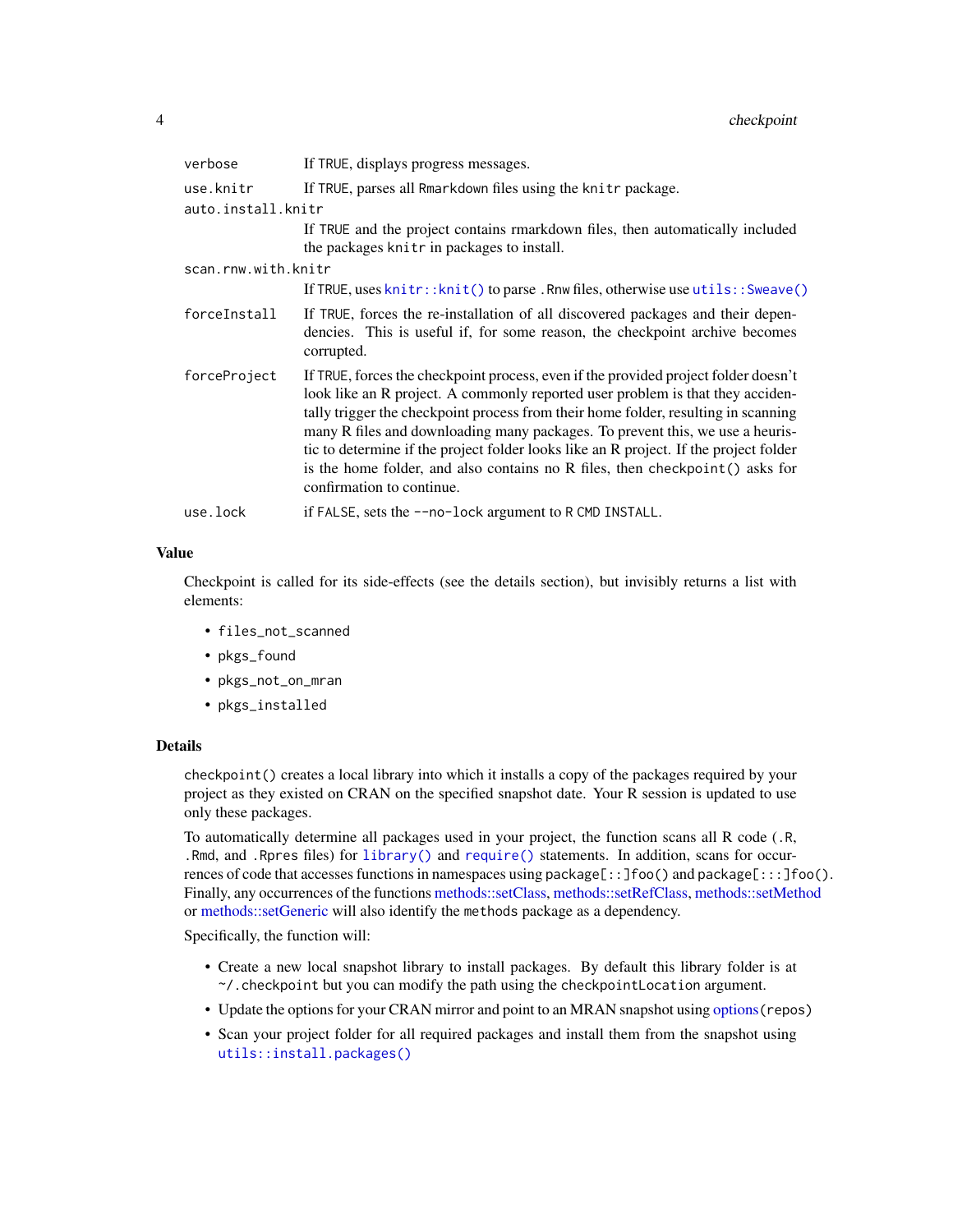#### <span id="page-4-0"></span>checkpoint 5

#### Resetting the checkpoint

To reset the checkpoint, simply restart your R session.

You can also use the experimental function [unCheckpoint\(\)](#page-11-1)

#### Changing the default MRAN url

By default, checkpoint() uses https to download packages. The default MRAN snapshot defaults to <https://mran.microsoft.com/snapshot> in R versions 3.2.0 and later, if https support is enabled.

You can modify the default URL. To change the URL, use options (checkpoint.mranUrl =  $\dots$ ).

### Log file

As a side effect, the checkpoint function writes a log file with information about the downloaded files, in particular the package downloaded and the associated file size in bytes. The log is stored at the root of the checkpointLocation. For example, if checkpointLocation is the user home folder (the default) then the log file is at  $\gamma$ . checkpoint/checkpoint\_log.csv. This file contains columns for:

- timestamp
- snapshotDate
- pkg
- bytes

#### Last accessed date

The [checkpoint\(\)](#page-2-1) function stores a marker in the snapshot folder every time the function gets called. This marker contains the system date, thus indicating the the last time the snapshot was accessed. See also [getAccessDate\(\)](#page-7-1). To remove snapshots that have not been used since a given date, use [checkpointRemove\(\)](#page-6-1)

# See Also

Other checkpoint functions: [checkpointArchives](#page-5-1), [checkpointRemove](#page-6-1), [getAccessDate](#page-7-1), [getValidSnapshots](#page-8-1), [mranUrl](#page-8-2), [setSnapshot](#page-10-1), [unCheckpoint](#page-11-1)

#### Examples

## Not run:

# Create temporary project and set working directory

example\_project <- paste0("~/checkpoint\_example\_project\_", Sys.Date())

```
dir.create(example_project, recursive = TRUE)
oldwd <- setwd(example_project)
```
# Write dummy code file to project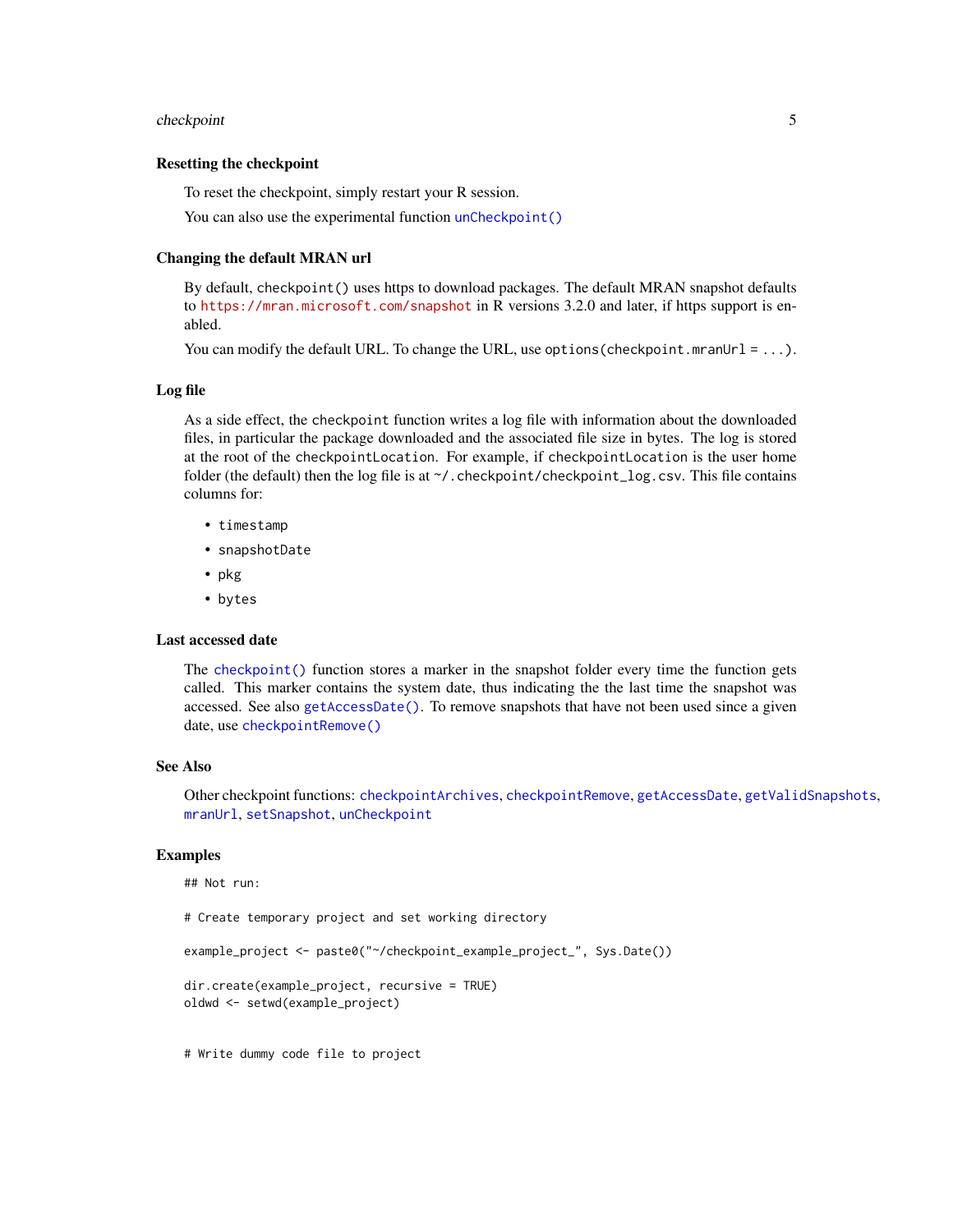```
cat("library(MASS)", "library(foreach)",
    sep="\n",
    file="checkpoint_example_code.R")
# Create a checkpoint by specifying a snapshot date
library(checkpoint)
checkpoint("2014-09-17")
# Check that CRAN mirror is set to MRAN snapshot
getOption("repos")
# Check that library path is set to ~/.checkpoint
.libPaths()
# Check which packages are installed in checkpoint library
installed.packages()
# cleanup
unlink(example_project, recursive = TRUE)
setwd(oldwd)
## End(Not run)
```
<span id="page-5-1"></span>checkpointArchives *List checkpoint archives on disk.*

# Description

List checkpoint archives on disk.

# Usage

```
checkpointArchives(checkpointLocation = "~/", full.names = FALSE)
```
# Arguments

checkpointLocation

| File path where the checkpoint library is stored. Default is " $\gamma$ ", i.e. the user's |
|--------------------------------------------------------------------------------------------|
| home directory. A use case for changing this is to create a checkpoint library on          |
| a portable drive (e.g. USB drive).                                                         |
| and and the first of the CAT and AND                                                       |

full.names passed to [list.files\(\)](#page-0-0)

# See Also

Other checkpoint functions: [checkpointRemove](#page-6-1), [checkpoint](#page-2-1), [getAccessDate](#page-7-1), [getValidSnapshots](#page-8-1), [mranUrl](#page-8-2), [setSnapshot](#page-10-1), [unCheckpoint](#page-11-1)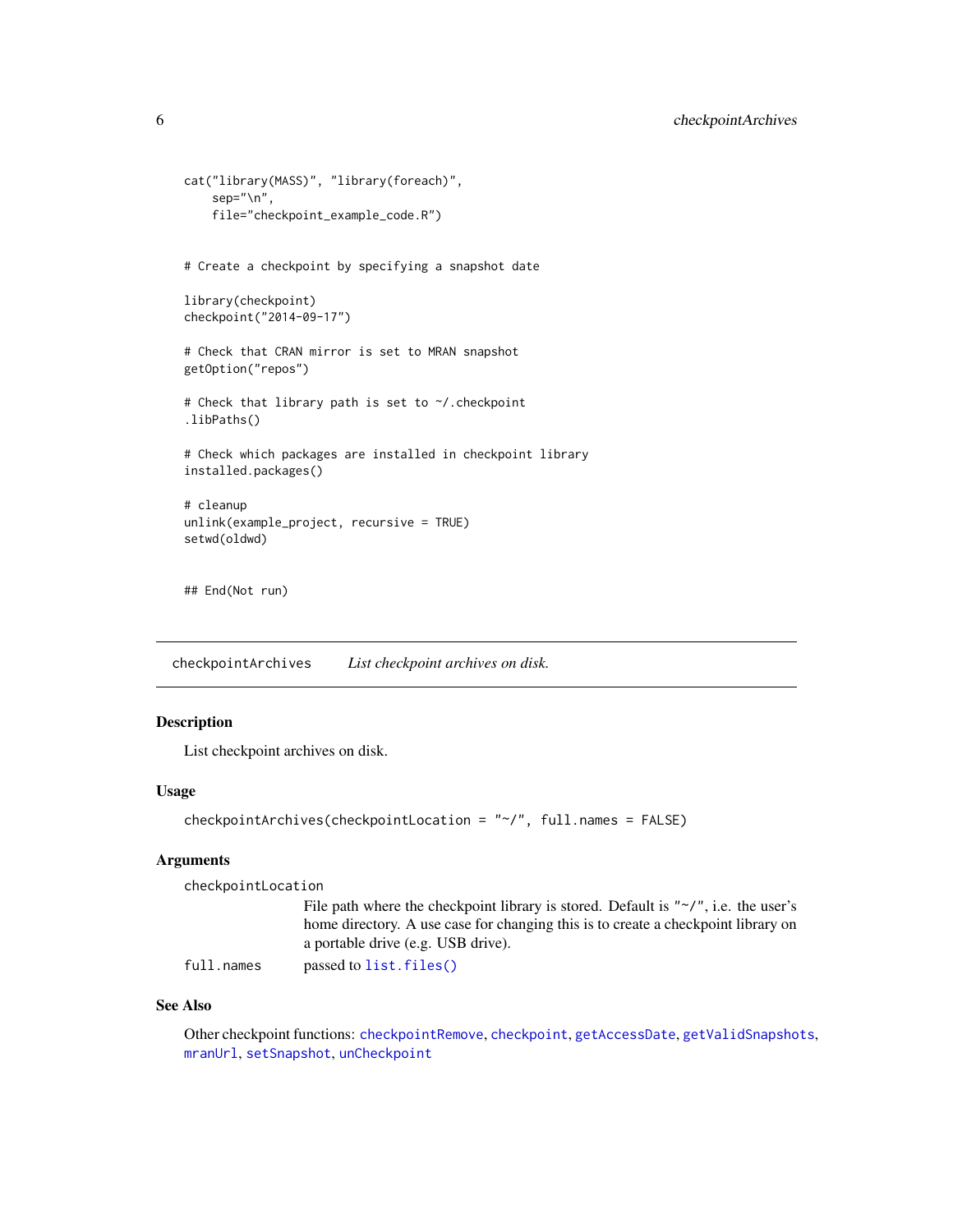# <span id="page-6-0"></span>checkpointRemove 7

### Examples

```
checkpointArchives()
## Not run:
checkpointRemove("2016-10-01")
```
## End(Not run)

<span id="page-6-1"></span>checkpointRemove *Remove checkpoint archive from disk.*

# Description

This function enables you to delete a snapshot archive folder from disk, thus releasing storage space. If you supply a single snapshotDate, then only this archive will be removed. You also have the option to remove a series of snapshots, including all snapshots before a given date, or all snapshots that have not been accessed since a given date.

### Usage

```
checkpointRemove(snapshotDate, checkpointLocation = "~/",
  allSinceSnapshot = FALSE, allUntilSnapshot = FALSE,
 notUsedSince = FALSE)
```
## Arguments

| snapshotDate       | Date of snapshot to use in YYYY-MM-DD format, e.g. "2014-09-17". Specify a<br>date on or after "2014-09-17". MRAN takes one snapshot per day. To list all<br>valid snapshot dates on MRAN use getValidSnapshots()     |  |
|--------------------|-----------------------------------------------------------------------------------------------------------------------------------------------------------------------------------------------------------------------|--|
| checkpointLocation |                                                                                                                                                                                                                       |  |
|                    | File path where the checkpoint library is stored. Default is " $\gamma$ ", i.e. the user's<br>home directory. A use case for changing this is to create a checkpoint library on<br>a portable drive (e.g. USB drive). |  |
| allSinceSnapshot   |                                                                                                                                                                                                                       |  |
|                    | If TRUE, removes all snapshot archives since the snapshotDate                                                                                                                                                         |  |
| allUntilSnapshot   |                                                                                                                                                                                                                       |  |
|                    | If TRUE, removes all snapshot archives before the snapshotDate                                                                                                                                                        |  |
| notUsedSince       | If TRUE, removes all snapshot archives that have not been accessed since the<br>snapshotDate. See getAccessDate()                                                                                                     |  |

# See Also

## [getAccessDate\(\)](#page-7-1)

Other checkpoint functions: [checkpointArchives](#page-5-1), [checkpoint](#page-2-1), [getAccessDate](#page-7-1), [getValidSnapshots](#page-8-1), [mranUrl](#page-8-2), [setSnapshot](#page-10-1), [unCheckpoint](#page-11-1)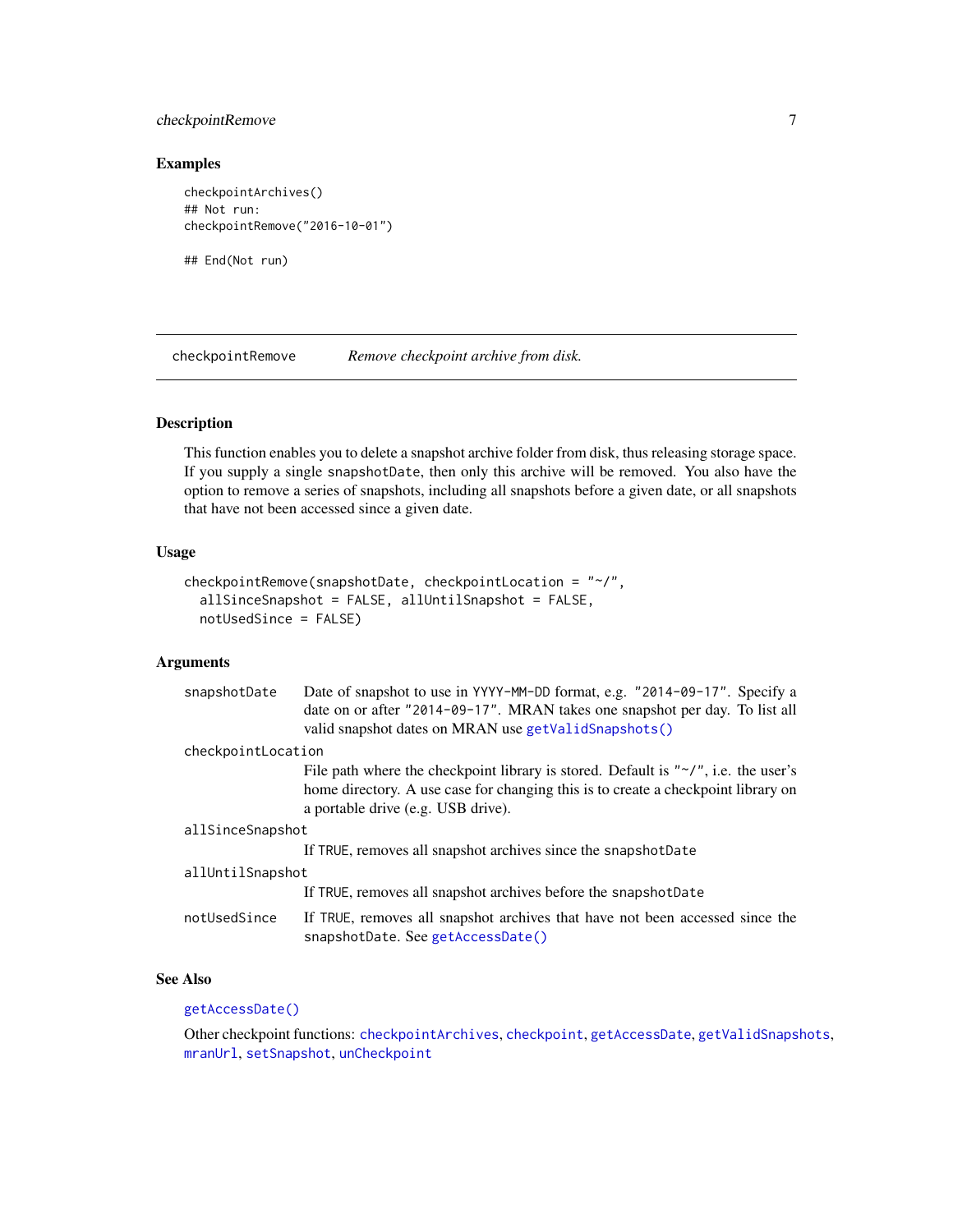#### Examples

```
checkpointArchives()
## Not run:
checkpointRemove("2016-10-01")
## End(Not run)
```
<span id="page-7-1"></span>getAccessDate *Returns the date the snapshot was last accessed.*

# Description

The [checkpoint\(\)](#page-2-1) function stores a marker in the snapshot folder every time the function gets called. This marker contains the system date, thus indicating the the last time the snapshot was accessed.

# Usage

```
getAccessDate(checkpointLocation = "~/")
```
#### Arguments

```
checkpointLocation
```
File path where the checkpoint library is stored. Default is " $\gamma$ ", i.e. the user's home directory. A use case for changing this is to create a checkpoint library on a portable drive (e.g. USB drive).

# Value

Named character with last access date

# See Also

# [checkpointRemove\(\)](#page-6-1)

Other checkpoint functions: [checkpointArchives](#page-5-1), [checkpointRemove](#page-6-1), [checkpoint](#page-2-1), [getValidSnapshots](#page-8-1), [mranUrl](#page-8-2), [setSnapshot](#page-10-1), [unCheckpoint](#page-11-1)

<span id="page-7-0"></span>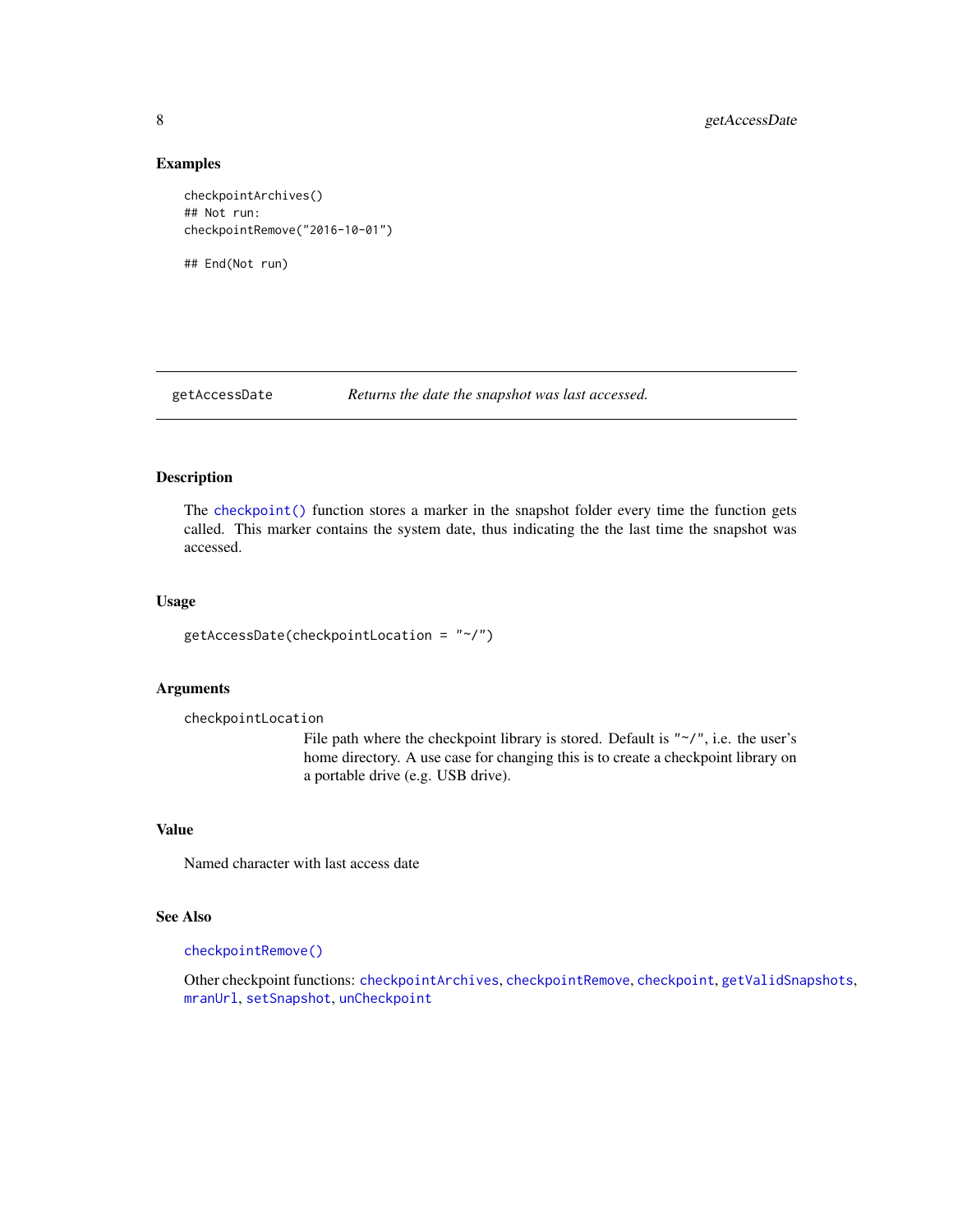<span id="page-8-1"></span><span id="page-8-0"></span>getValidSnapshots *Read list of available snapshot dates from MRAN.*

#### Description

Returns vector of available dates from MRAN or local MRAN repository.

# Usage

```
getValidSnapshots(mranRootUrl = mranUrl())
```
# Arguments

mranRootUrl MRAN root. This can be a URL, e.g. https://mran.microsoft.com/snapshot/ or the path to a local MRAN repository, e.g.file:///local/path

# Value

Character vector with dates of valid snapshots

# See Also

Other checkpoint functions: [checkpointArchives](#page-5-1), [checkpointRemove](#page-6-1), [checkpoint](#page-2-1), [getAccessDate](#page-7-1), [mranUrl](#page-8-2), [setSnapshot](#page-10-1), [unCheckpoint](#page-11-1)

<span id="page-8-2"></span>mranUrl *Returns MRAN URL by querying options and defaults.*

# Description

This function returns the current MRAN URL. The default for this is  $http(s)://mran.microsoft.com/$ , and is defined by setting the checkpoint.mranUrl option.

#### Usage

mranUrl()

# Value

Character string with URL

#### Defining a new MRAN URL

To force [checkpoint\(\)](#page-2-1) to point to a differt URL, you can set the checkpoint.mranUrl option. options(checkpoint.mranUrl = "new\_url")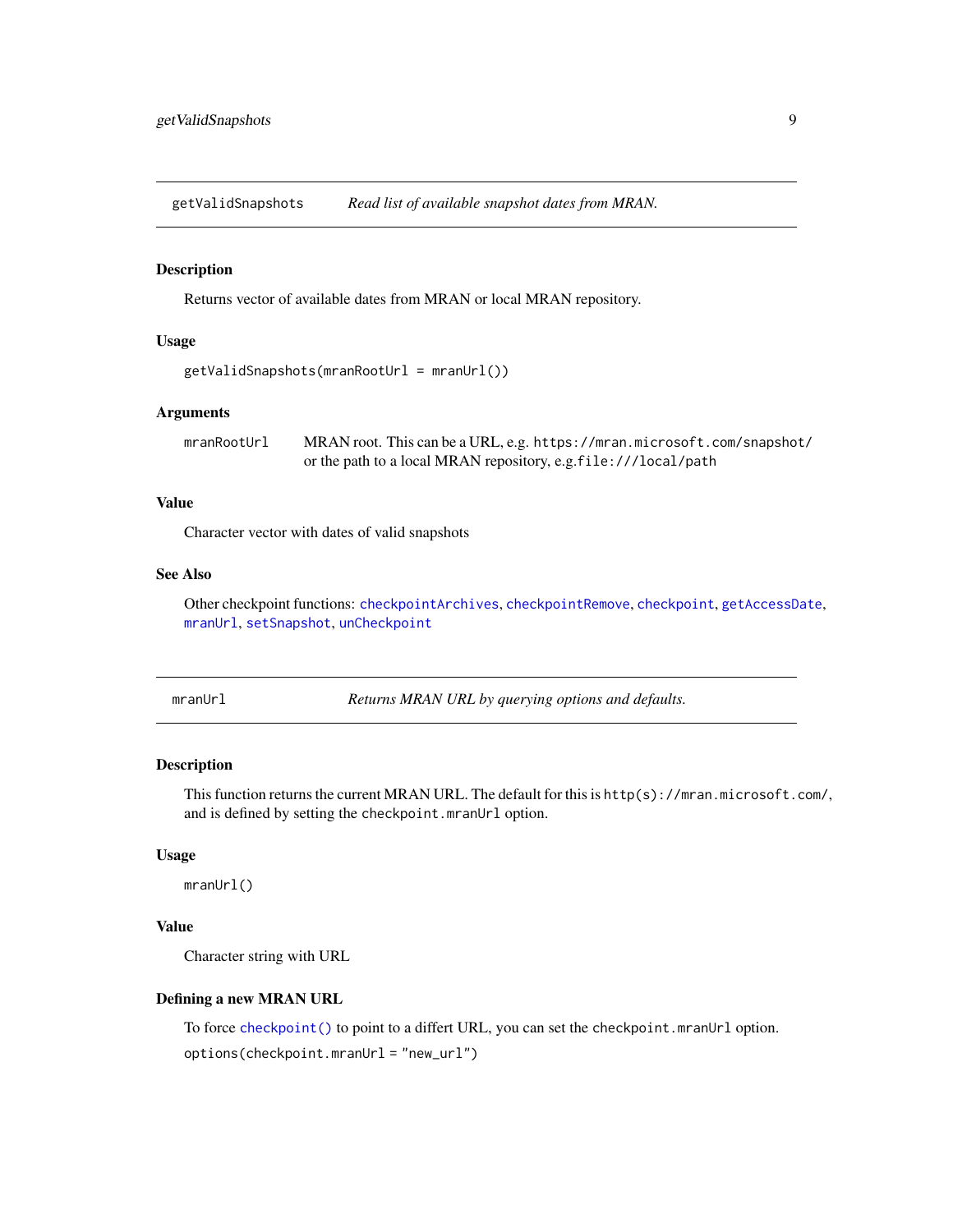# See Also

Other checkpoint functions: [checkpointArchives](#page-5-1), [checkpointRemove](#page-6-1), [checkpoint](#page-2-1), [getAccessDate](#page-7-1), [getValidSnapshots](#page-8-1), [setSnapshot](#page-10-1), [unCheckpoint](#page-11-1)

# Examples

```
## Not run:
mranUrl()
# Store the existing options
old_opts <- getOption("checkpoint.mranUrl")
# Set MRAN URL to different http address
options(checkpoint.mranUrl = "https://foobah")
# Set MRAN URL to local file address
options(checkpoint.mranUrl = "file:///~")
# Reset the original options
options(checkpoint.mranUrl = old_opts)
## End(Not run)
```
scanForPackages *Scans a project (or folder) for references to packages.*

## Description

Scans a project (or folder) for references to packages.

# Usage

```
scanForPackages(project = getwd(), verbose = TRUE, use.knitr = FALSE,
  auto.install.knitr = FALSE, scan.rnw.with.knitr = FALSE)
```
# Arguments

| project             | A project path. This is the path to the root of the project that references the<br>packages to be installed from the MRAN snapshot for the date specified for<br>snapshotDate. Defaults to current working directory using getwd(). |
|---------------------|-------------------------------------------------------------------------------------------------------------------------------------------------------------------------------------------------------------------------------------|
| verbose             | If TRUE, displays progress messages.                                                                                                                                                                                                |
| use.knitr           | If TRUE, parses all Rmarkdown files using the knitr package.                                                                                                                                                                        |
| auto.install.knitr  |                                                                                                                                                                                                                                     |
|                     | If TRUE and the project contains rmarkdown files, then automatically included                                                                                                                                                       |
|                     | the packages knitr in packages to install.                                                                                                                                                                                          |
| scan.rnw.with.knitr |                                                                                                                                                                                                                                     |
|                     | If TRUE, uses knitr:: knit() to parse. Rnw files, otherwise use utils:: Sweave()                                                                                                                                                    |

<span id="page-9-0"></span>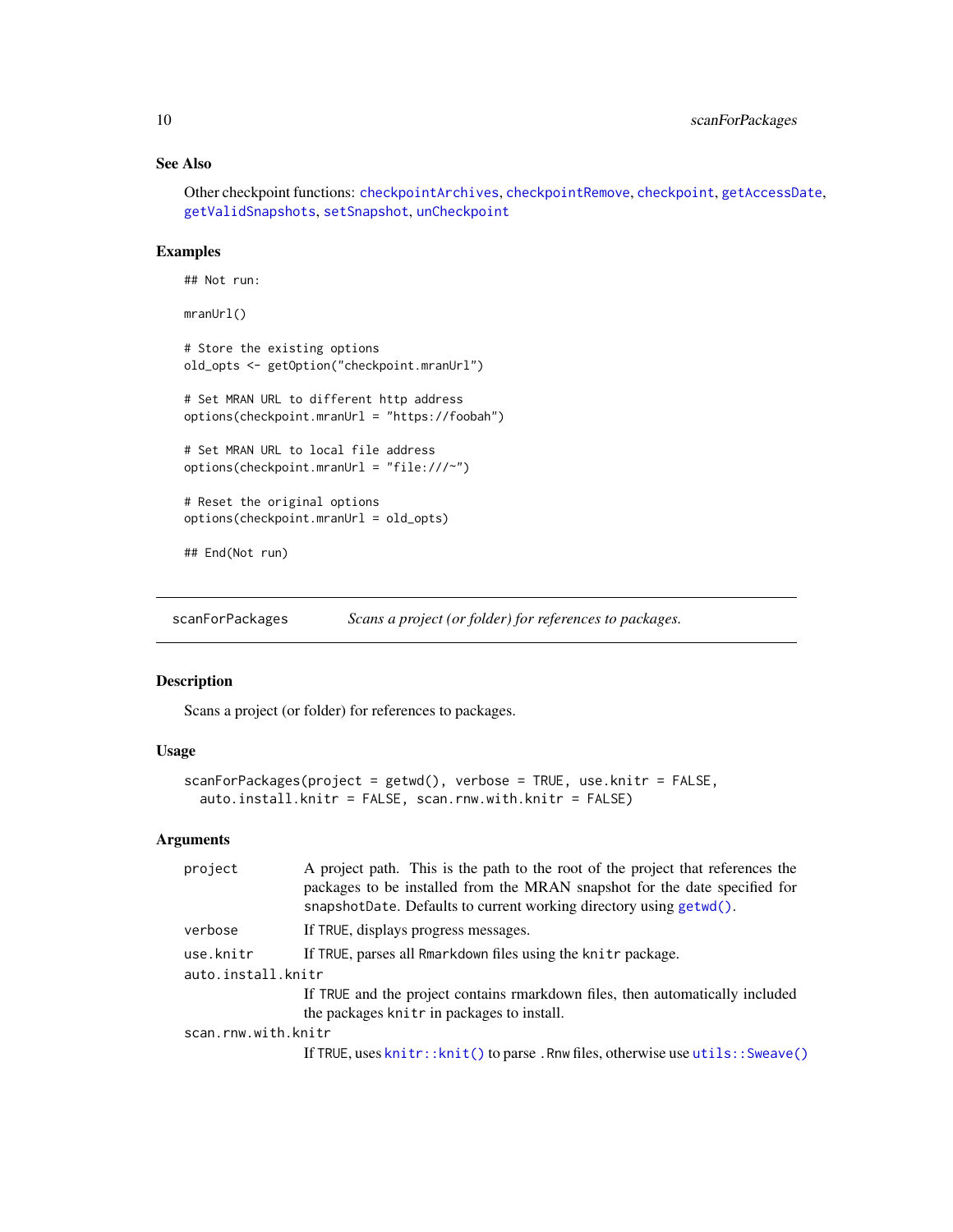# <span id="page-10-0"></span>setSnapshot 11

# Value

A list with two elements:

- pkgs: a character vector with the names of identified packages
- error: a character vector with information about files that could not be parsed

<span id="page-10-1"></span>setSnapshot *Set default CRAN repository to MRAN snapshot date.*

# Description

Set default CRAN repository to MRAN snapshot date.

## Usage

```
setSnapshot(snapshotDate, online = TRUE)
```
# Arguments

| snapshotDate | Date of snapshot to use in YYYY-MM-DD format, e.g. "2014-09-17". Specify a                                                                                                                |
|--------------|-------------------------------------------------------------------------------------------------------------------------------------------------------------------------------------------|
|              | date on or after "2014-09-17". MRAN takes one snapshot per day. To list all                                                                                                               |
|              | valid snapshot dates on MRAN use getValidSnapshots()                                                                                                                                      |
| online       | If TRUE, performs online validation checks. This can be set to FALSE for pro-<br>gramming purposes. Internally, checkpoint () sets this value to FALSE when<br>not scanning for packages. |

#### See Also

Other checkpoint functions: [checkpointArchives](#page-5-1), [checkpointRemove](#page-6-1), [checkpoint](#page-2-1), [getAccessDate](#page-7-1), [getValidSnapshots](#page-8-1), [mranUrl](#page-8-2), [unCheckpoint](#page-11-1)

# Examples

# Empty date field returns current repo

```
oldRepos <- getOption("repos")
setSnapshot()
```

```
# Valid snapshot date
# Connects to MRAN to check for valid URL, so skip on CRAN
## Not run:
setSnapshot("2014-11-16")
```
## End(Not run)

```
# Invalid snapshot date (in future), returns error
## Not run:
setSnapshot("2100-01-01")
```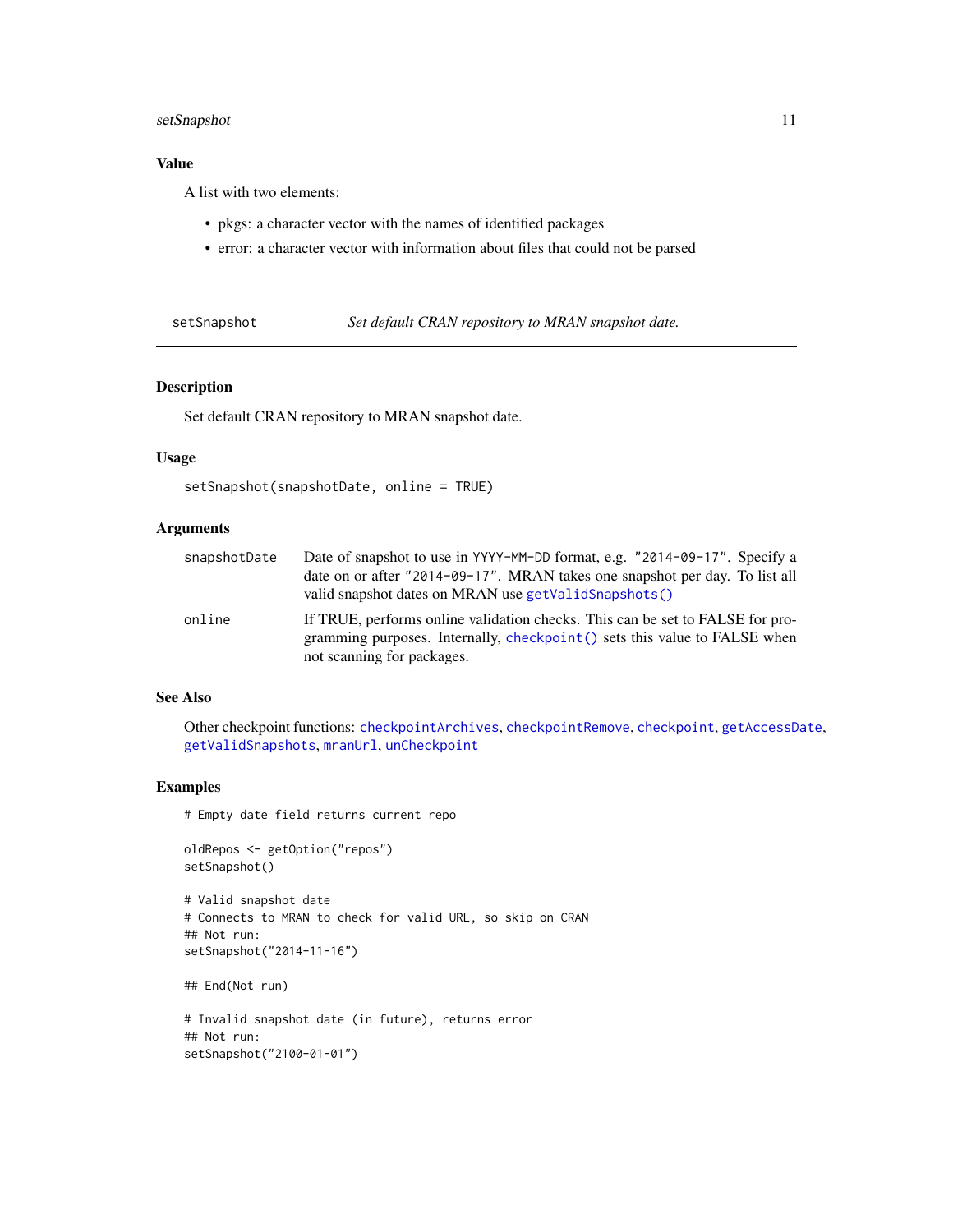```
## End(Not run)
options(repos = oldRepos)
```
<span id="page-11-1"></span>unCheckpoint *Undo the effect of checkpoint by resetting .libPath to user library location.*

# Description

This is an experimental solution to the situation where a user no longer wants to work in the checkpointed environment. The function resets [.libPaths](#page-0-0) to its pre-checkpoint value.

Note that this does not undo any of the other side-effects of [checkpoint\(\)](#page-2-1). Specifically, all loaded packages remain loaded, and the value of getOption("repos") remains unchanged.

#### Usage

unCheckpoint(new)

#### Arguments

new Not used; for back-compatibility only.

# See Also

Other checkpoint functions: [checkpointArchives](#page-5-1), [checkpointRemove](#page-6-1), [checkpoint](#page-2-1), [getAccessDate](#page-7-1), [getValidSnapshots](#page-8-1), [mranUrl](#page-8-2), [setSnapshot](#page-10-1)